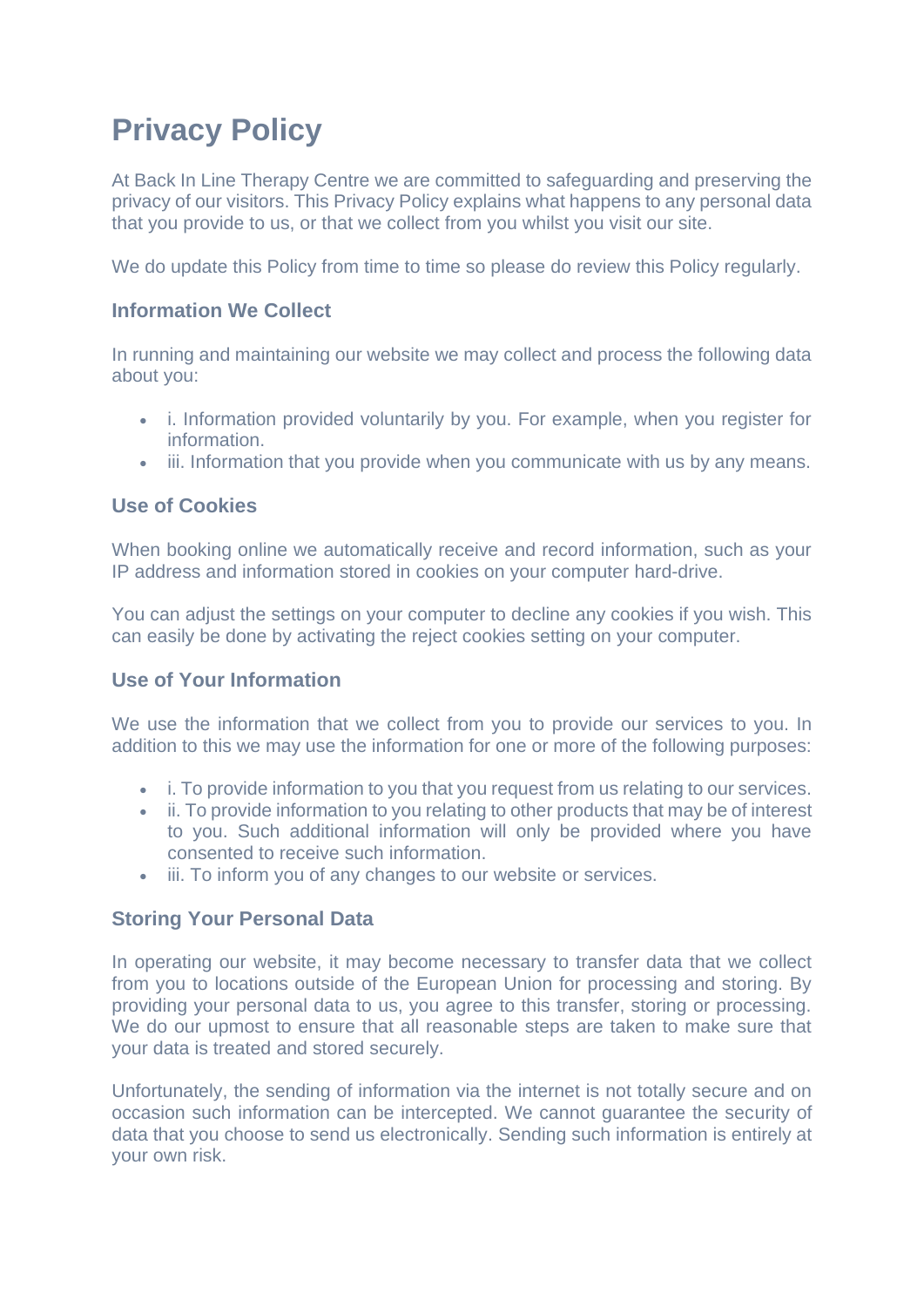We may use your personal information to advise you of new or updated products or services or special offers or promotions that you may be interested in. We may send you appointment confirmations and reminders. You can contact us at any time to let us know that you do not wish us to use your information for these purposes.

If you do not provide personal information to us we will not be able to provide our services to you.

## **Disclosing Your Information**

We will not disclose your personal information to any other party other than in accordance with this Privacy Policy and in the circumstances detailed below:

- i. In the event that we sell any or all of our business to a buyer.
- ii. in connection with any legal/ regulatory proceedings or prospective legal/ regulatory proceedings.
- iii. for insurance purposes.
- iv. In order to establish, exercise or defend our legal rights (including providing information to others for the purposes of fraud prevention and reducing credit risk).

# **Third Party Links**

On occasion we include links to third parties on this website. Where we provide a link it does not mean that we endorse or approve that site's policy towards visitor privacy. You should review their privacy policy before sending them any personal data.

## **Access to Information**

In accordance with the Data Protection Act 1998 you have the right to access any information that we hold relating to you. Please note that we reserve the right to charge a fee of £10 to cover costs incurred by us in providing you with the information.

You may request that we correct personal information we hold about you that is inaccurate or out-of-date. If you request that we delete your personal information, we will take all reasonable steps to do so unless we need to keep it for legal or auditing purposes.

#### **Terms of use**

1 ACCEPTANCE OF TERMS – Your access to and use of www.backinlinetherapycentre.co.uk ("the Website") is subject exclusively to these Terms and Conditions. You will not use the Website for any purpose that is unlawful or prohibited by these Terms and Conditions. By using the Website you are fully accepting the terms, conditions and disclaimers contained in this notice. If you do not accept these Terms and Conditions you must immediately stop using the Website.

2 ADVICE – The contents of the Website do not constitute advice and should not be relied upon in making or refraining from making, any decision.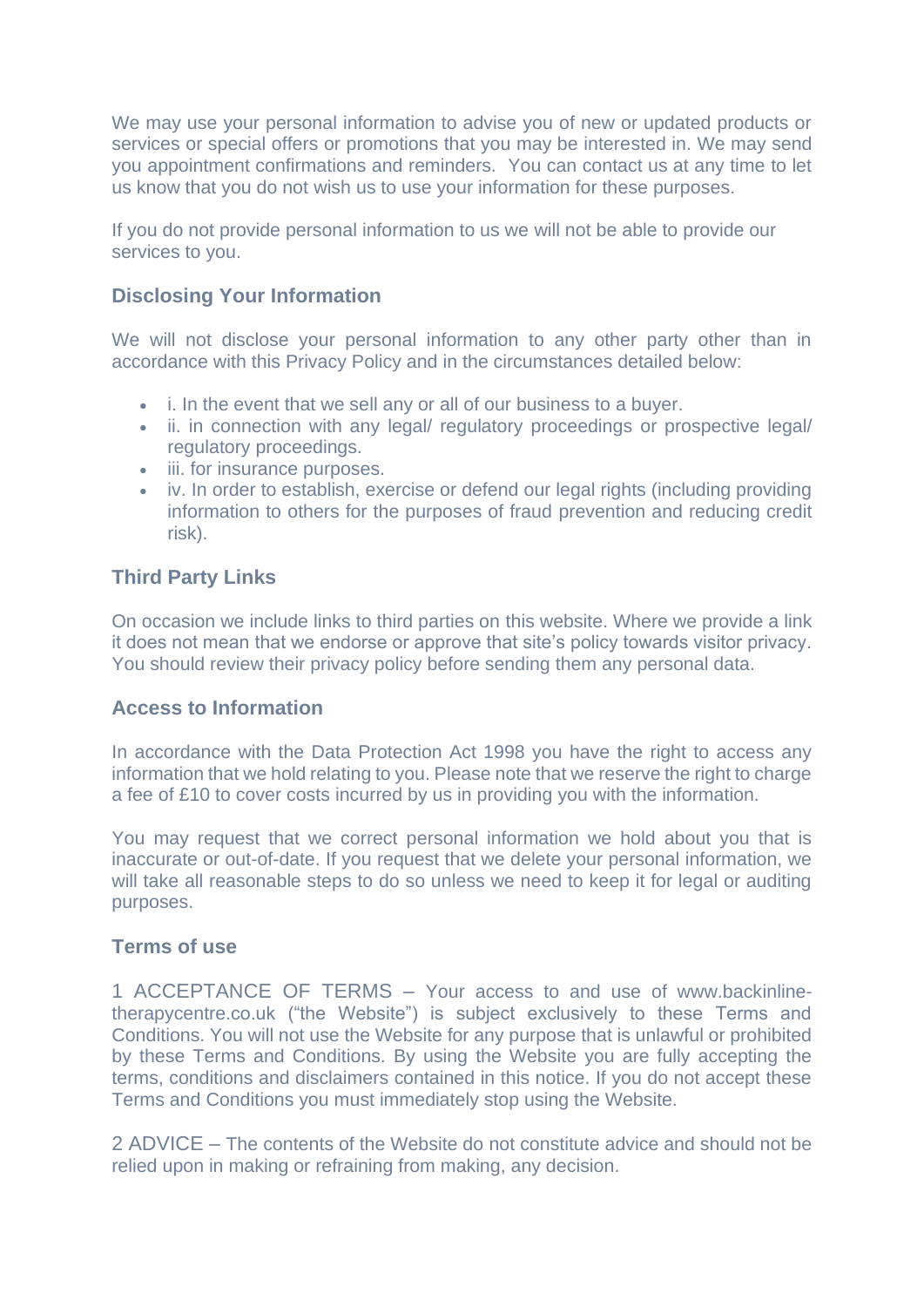3 CHANGES TO WEBSITE – The Back In Line Therapy Centre reserves the right to:

3.1 change or remove (temporarily or permanently) the Website or any part of it without notice and you confirm that www.backinline-therapycentre.co.uk shall not be liable to you for any such change or removal; and

3.2 change these Terms and Conditions at any time, and your continued use of the Website following any changes shall be deemed to be your acceptance of such change.

4 LINKS TO THIRD PARTY WEBSITES – The Website may include links to third party websites that are controlled and maintained by others. Any link to other websites is not an endorsement of such websites and you acknowledge and agree that we are not responsible for the content or availability of any such sites.

#### 5 COPYRIGHT –

5.1 All copyright, trade marks and all other intellectual property rights in the Website and its content (including without limitation the Website design, text, graphics and all software and source codes connected with the Website) are owned by or licensed to Back In Line Therapy Centre or otherwise used by Back In Line Therapy Centre as permitted by law.

5.2 In accessing the Website you agree that you will access the content solely for your personal, non-commercial use. None of the content may be downloaded, copied, reproduced, transmitted, stored, sold or distributed without the prior written consent of the copyright holder. This excludes the downloading, copying and/or printing of pages of the Website for personal, non-commercial home use only.

#### 6 DISCLAIMERS AND LIMITATION OF LIABILITY –

6.1 The Website is provided on an "AS IS" and "AS AVAILABLE" basis without any representation or endorsement made and without warranty of any kind whether express or implied, including but not limited to the implied warranties of satisfactory quality, fitness for a particular purpose, non-infringement, compatibility, security and accuracy.

6.2 To the extent permitted by law, Back In Line Therapy Centre will not be liable for any indirect or consequential loss or damage whatever (including without limitation loss of business, opportunity, data, profits) arising out of or in connection with the use of the Website.

6.3 Back In Line Therapy Centre makes no warranty that the functionality of the Website will be uninterrupted or error free, that defects will be corrected or that the Website or the server that makes it available are free of viruses or anything else which may be harmful or destructive.

6.4 Nothing in these Terms and Conditions shall be construed so as to exclude or limit the liability of Back In Line Therapy Centre for death or personal injury as a result of the negligence of Back In Line Therapy Centre or that of its employees or agents.